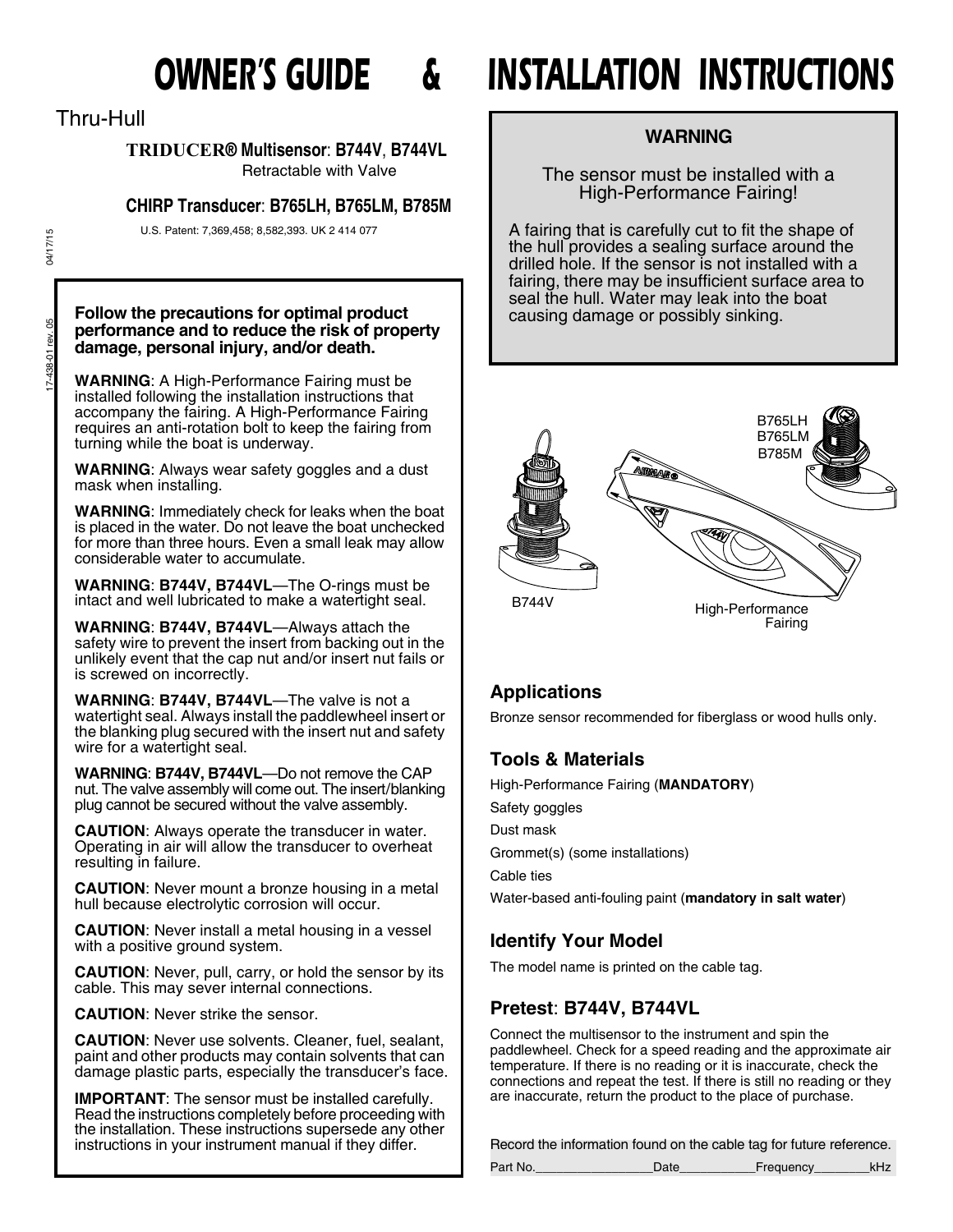

# **Mounting Location**

#### *Guidelines*

**CAUTION**: Do not mount in line with or near water intake or discharge openings or behind strakes, fittings, or hull irregularities that will disturb the water flow.

**CAUTION**: Do not mount the sensor where the boat may be supported during trailering, launching, hauling, or storage to avoid damaging the transducer's face.

- The water flowing under the hull must be smooth with a minimum of bubbles and turbulence (especially at high speeds).
- The sensor must be continuously immersed in water.
- The transducer beam must be unobstructed by the keel or propeller shaft(s).
- Choose a location away from interference caused by power and radiation sources such as: the propeller(s) and shaft(s), other machinery, other echosounders, and other cables. The lower the noise level, the higher the echosounder gain setting that can be used.
- Choose a location with a minimum deadrise angle.
- Choose an accessible spot inside the vessel with adequate headroom for the height of the housing, tightening the nut(s), and installing any insert.

| Model         | Min. with fairing |
|---------------|-------------------|
| <b>B744V</b>  | 255 mm (10")      |
| <b>B744VL</b> | 381 mm (15")      |

• **CHIRP transducer**—Mount in a cool well-ventilated area away from the engine to avoid overheating.

#### *Boat Types* (see Figure 1)

- **Displacement hull powerboat**—Locate 1/3 of the way along the LWL and 150–300mm (6–12") off the centerline. The starboard side of the hull where the propeller blades are moving downward is preferred.
- **Planing hull powerboat**—Mount well aft near the centerline and *well inboard of the first set of lifting strake*s to ensure that it is in contact with the water at high speeds. The starboard side of the hull where the propeller blades are moving downward is preferred.

**Outboard and I/O**—Mount forward and to the side of the engine(s). **Inboard**—Mount well ahead of the propeller(s) and shaft(s). **Stepped hull**—Mount just ahead of the first step. **Boats capable of speeds above 25kn** (29MPH)—Review sensor location and operating results of similar boats before proceeding.

- **Fin keel sailboats**—Mount to the side of the centerline and forward of the fin keel 300–600mm (1–2').
- **Full keel sailboats**—Locate amidships and away from the keel at the point of minimum deadrise angle.

# **Installation**: **B744V, B744VL**

#### *Installing the Cap Nut*

**CAUTION**: Avoid cross threading the CAP nut.

Being sure the valve assembly is seated firmly within the housing, carefully screw the CAP nut in place (see Figure 2). **Hand-tighten** only. Do not over tighten.

#### *Installing the Paddlewheel Insert*

- 1. After the sealant cures, inspect the O-rings on the paddlewheel insert (replace if necessary) and lubricate them with the silicone lubricant supplied (see Figure 3). The O-rings must be intact and well lubricated to make a watertight seal.
- 2. Slide the paddlewheel insert into the housing with the *arrow on the top pointing forward toward the bow.* Seat it into place using a twisting motion until the keys fit into the notches. (The insert fits one way only.) Be careful not to rotate the outer housing and disturb the sealant. Screw the INSERT nut in place and **handtighten** only. Do not over tighten.
- 3. Attach the safety wire to prevent the insert from backing out in the unlikely event that the cap nut and/or insert nut fails or is screwed on incorrectly. Wrap one end of the safety wire tightly around the stem of the housing and twist it together with the long end (see Figure 2). Keeping the wire taut throughout, lead the wire straight up and through one eye in the CAP nut. Thread the wire through the eye a second time. Lead the wire in a counterclockwise direction and thread it through the eye in the INSERT nut. Thread the wire through that eye a second time. Loop the wire through the pull ring and twist the wire securely to itself.

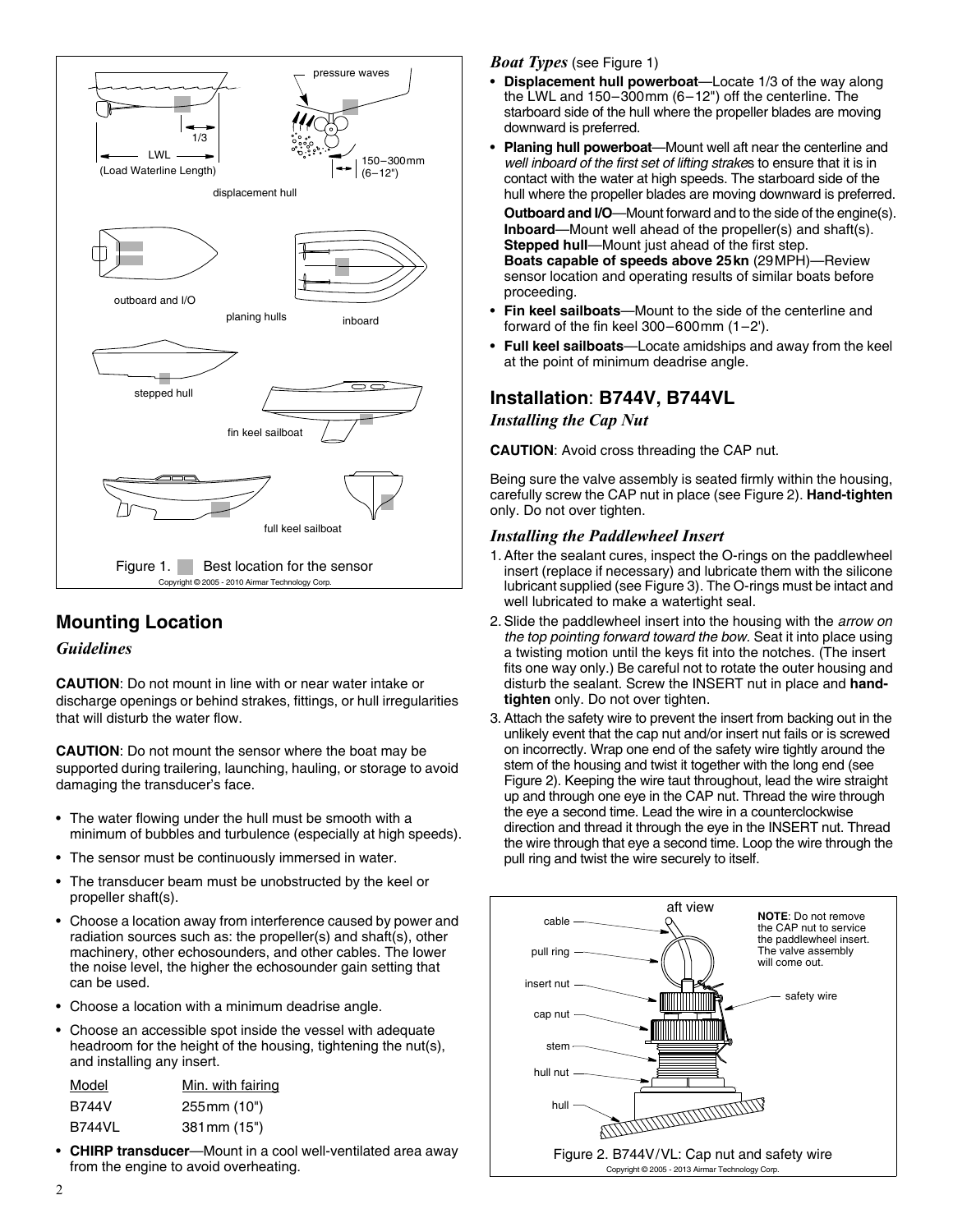# **Cable Routing & Connecting**

**CAUTION**: If the sensor came with a connector, do not remove it to ease cable routing. If the cable must be cut and spliced, use Airmar's splash-proof Junction Box No. 33-035 and follow the instructions supplied. Removing the waterproof connector or cutting the cable, except when using a water-tight junction box, will void the sensor warranty.

- 1. Route the cable to the instrument, being careful not to tear the cable jacket when passing it through the bulkhead(s) and other parts of the boat. Use grommets to prevent chafing. To reduce electrical interference, separate the sensor cable from other electrical wiring and the engine. Coil any excess cable and secure it in place using cable ties to prevent damage.
- 2. Refer to the echosounder owner's manual to connect the sensor to the instrument.

# **Check for Leaks**

When the boat is placed in the water, **immediately** check around the sensor for leaks. Note that very small leaks may not be readily observed. Do not leave the boat in the water for more than 3 hours before checking it again. If there is a small leak, there may be considerable bilge water accumulation after 24 hours. If a leak is observed, repeat "Bedding" and "Installing" **immediately** (see *High-Performance Fairing Installation Instructions*).

# **Operation & Maintenance**

### *Anti-fouling Paint*

Surfaces exposed to salt water must be coated with anti-fouling paint. *Use water-based anti-fouling paint only.* Never use ketonebased paint since ketones can attack many plastics possibly damaging the transducer. Reapply paint every 6 months or at the beginning of each boating season.

**B744V/VL**—Paint the following surfaces (see Figure 4).

- Exposed areas of the housing including the transducer's face
- Bore of the housing up 30mm (1-1/4")
- Outside wall of the paddlewheel insert below the lower O-ring
- Paddlewheel cavity
- **Paddlewheel**
- Blanking plug below the lower O-ring including the exposed end

#### *Cleaning the Sensor*

Aquatic growth can accumulate rapidly on the sensor's surface, reducing its performance within weeks. Clean the surface with mild household detergent and a Scotch-Brite® scour pad.

**B744V/VL**—If fouling on the insert is severe, push out the paddlewheel shaft using a spare shaft or a 4-D finish nail with a flattened point. Then lightly wet sand the paddlewheel with fine grade wet/dry paper.

#### *How the Valve Works: B744V/VL*

#### **WARNING: The valve is not a watertight seal!**

Always install the paddlewheel insert or the blanking plug secured with the INSERT nut and safety wire for a watertight seal.

The multisensor incorporates a self-closing valve which minimizes the flow of water into the vessel when the paddlewheel insert is removed (see Figure 3). The curved flap valve is activated by both a spring and water pressure. Water pushes the flap valve upward to block the opening, so there is no gush of water into the boat.

#### *Using the Blanking Plug: B744V/VL*

To protect the paddlewheel, use the blanking plug:

- When the boat will be kept in salt water for more than a week.
- When the boat will be removed from the water.
- When aquatic growth buildup on the paddlewheel is suspected due to inaccurate readings from the instrument.



Copyright © 2005 Airmar Technology Corp.